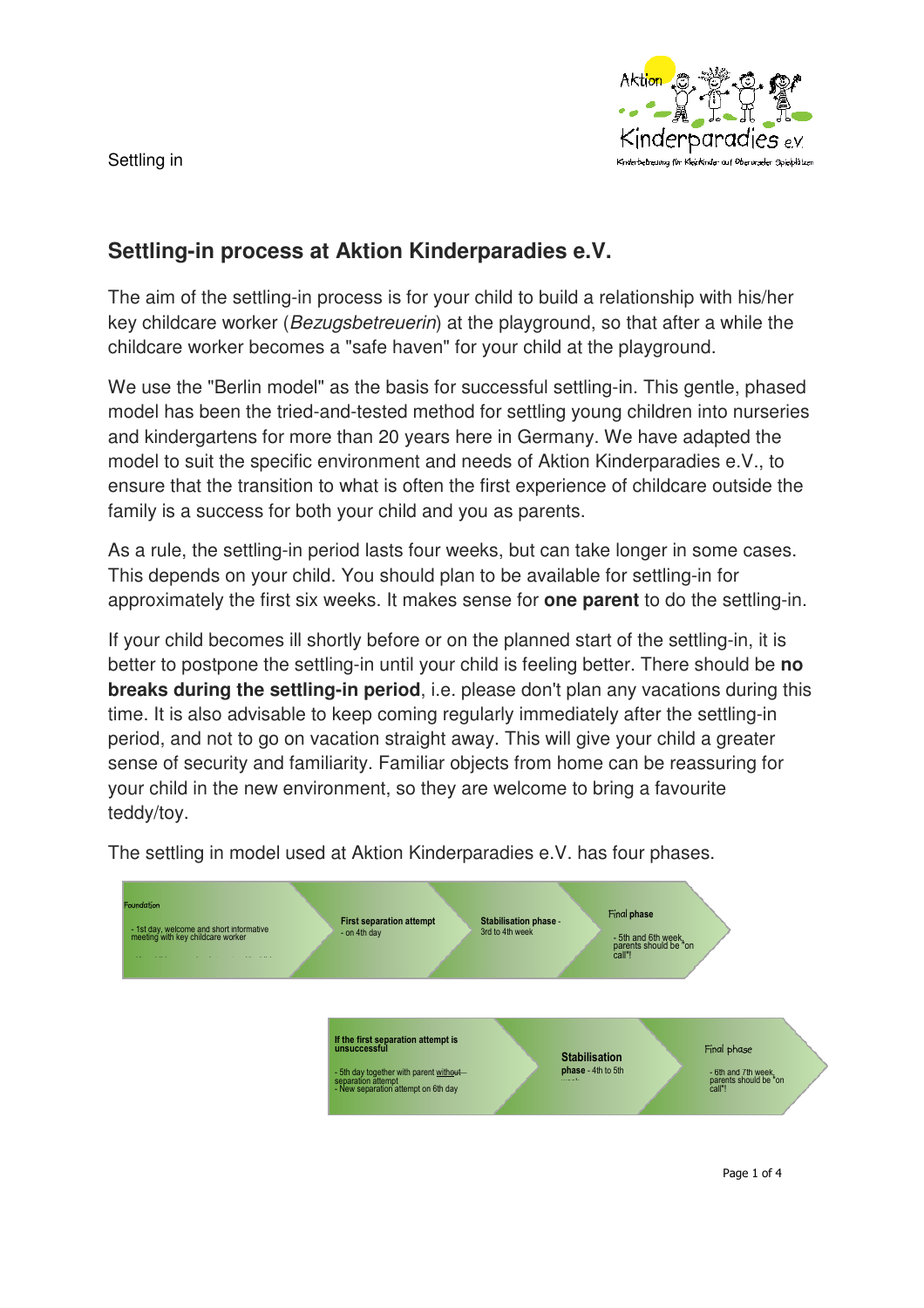

#### Settling in

### **1st foundation phase – days 1 to 3 (first two weeks)**  *(Tues-Thurs-Tues or Wed-Fri-Wed):*

One parent comes to the playground with the child at **10:30 am** on each of the three days.

### *Why not at 9 am?*

For successful settling-in, it is essential that the key childcare worker can fully concentrate on the child who is being settled in. At the usual starting time (9 am) there is lots going on – some children need comforting if they're having trouble saying goodbye, some parents need to quickly discuss something with the childcare workers, some children might need help taking clothes off or putting warmer clothes on, a nappy might need changing, etc. It's a busy time for the childcare workers! After the breakfast snack break, it is calmer, which means that your key childcare worker has time to devote her full attention to you and your child.

You may stay until the end of the playgroup at noon, but this could be too long for your child initially. At some point, their brains are saturated with all the new experiences and they need a break. Your child will indicate this with their behaviour – he/she might become more clingy, show signs of tiredness, start crying, or go into overdrive! At this point, it is advisable to leave early, and give your child the quiet time they need. You have the best feeling for when this is. Your child will soon manage the full 3 hours as they start to feel more at home at the playground!

**You will not leave or attempt to leave your child at the playground during the first three days (no separation attempt)!** The key childcare worker will always be close to your child.

| <b>Parent's actions</b>                    | <b>Childcare worker's actions:</b>        |
|--------------------------------------------|-------------------------------------------|
|                                            | <b>Stays close to your child</b>          |
| - Predominantly passive. If possible, sit  | during the settling-in period and         |
| somewhere to the side and just             | carefully attempts to interact with       |
| observe;                                   | him/her. This usually works well if       |
| - Don't force your child to leave you. Let | they suggest an activity or join in       |
| him/her come and go as they please;        | with the child's activity;                |
| - Always be welcoming if your child        | - Doesn't force the child to do anything; |
| comes to find you;                         | - Observes the interactions between       |
| - Support your child in developing a       | you and your child. This means that,      |
| connection with<br>the<br>childcare        | for example, from the second day          |
| worker;                                    | she will be nearby and visible to         |
| - Enjoy watching your child explore!       | your child when you change his/her        |
|                                            | nappy/diaper.                             |

## **What do I need to do during this period:**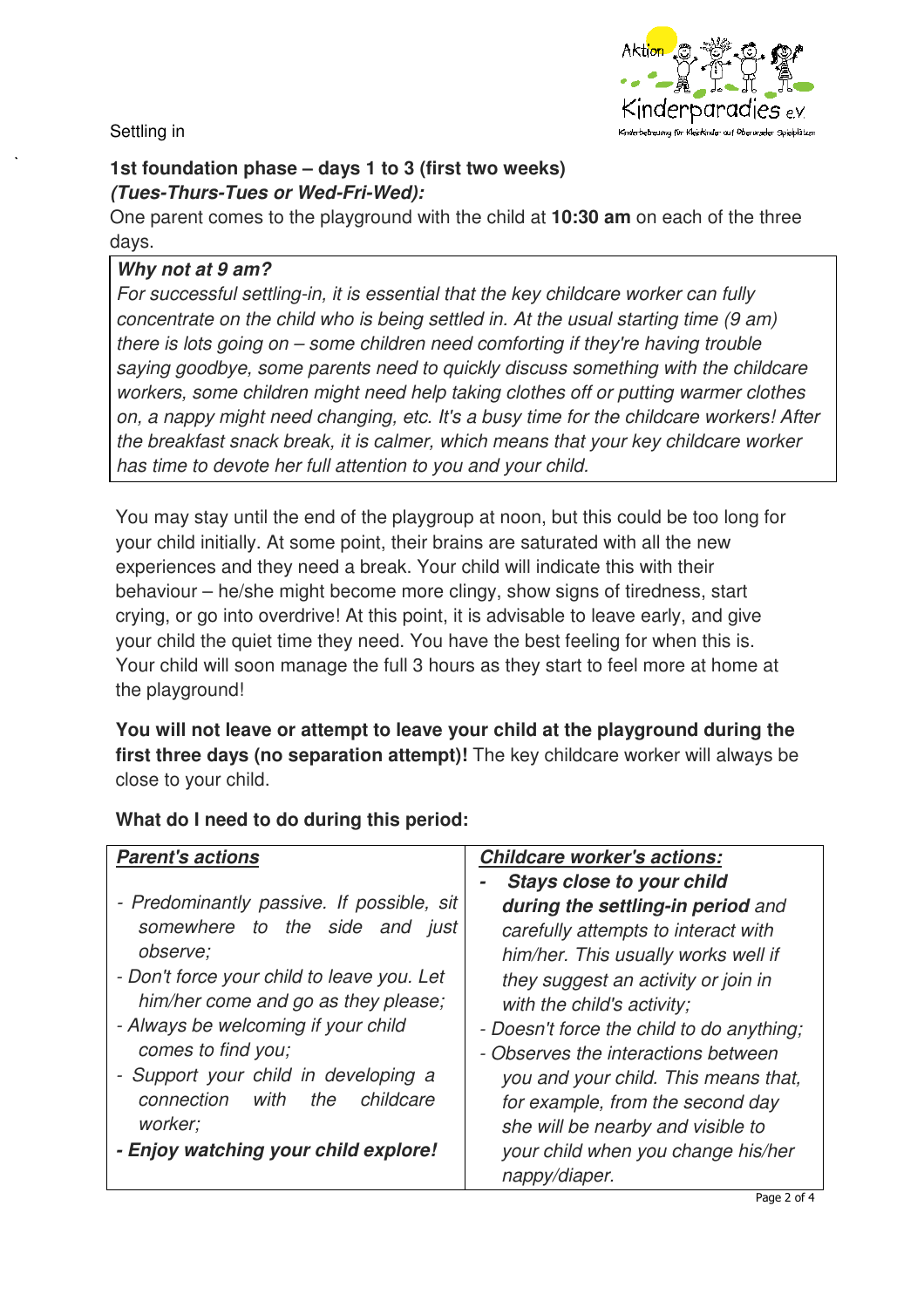<inderparadies

Settling in

#### **2. Leaving your child at the playground (the first separation attempt) (day 4)**

On this day, too, you should arrive at 10:30 am, after the breakfast snack break.

The aim is to decide (provisionally) how long the settling-in period should last.

On this day, you say goodbye to your child and leave the playground a few minutes after arriving, and stay away for 15 minutes. **During this time, please wait where you cannot be seen or heard, but stay close by** so you can be called back at any time if your child cannot be comforted.

Your child's reaction will indicate to the childcare workers how long the rest of the settling-in period is likely to last.

- If your child is relaxed and/or happy to be comforted by the key childcare worker, and remains interested in their surroundings, the separation phase can be successively prolonged over the following playgroup days. The childcare workers will discuss this with you;
- If your child seems disturbed or starts crying and cannot be comforted, the childcare worker will phone you and ask you to return immediately to comfort your child (end of this separation attempt). There will not be another separation attempt until the second day of the following week.

### *3.* **Stabilisation phase**

## **(***days 5 to 8 if settling-in is "short", days 7 to 10 if settling-in takes longer –* **3rd & 4th or 4th & 5th week)**

From day 4, the key childcare worker increasingly assumes the role of the "safe haven" for your child during the playgroup. She changes his/her nappy/diaper, and offers to play with him/her. As a parent, you assist only if your child has not yet accepted the childcare worker.

If, on day 4, your child was relaxed, or let him/herself be comforted by the childcare worker, the separation time is extended daily from the 5th day (30 minutes, 1 hour, ...). **From day 7 (week 4), you can start bringing your child at the usual time of 9 am.** If your child has difficulties at breakfast, it may be necessary for you to be around during the breakfast snack break to start with.